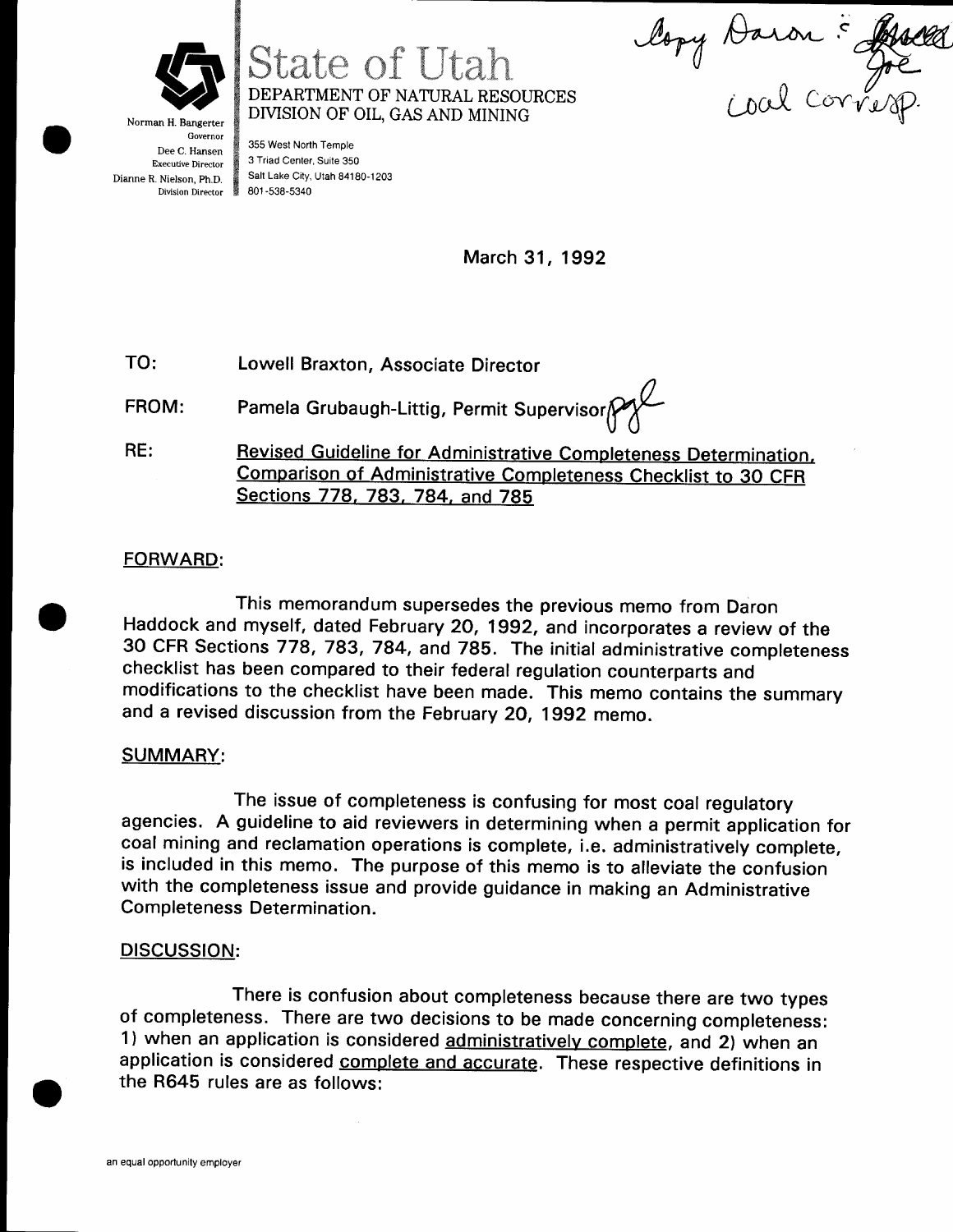Page 2 Memo/L. Braxton Revised Guideline March 31, 1992

#### R645-1OO-20O. Definitions.

"Administratively Gomplete Application" means an application for permit approval or approval for coal exploration, where required, which the Division determines to contain information addressing each application requirement of the State Program and to contain all information necessary to initiate processing and public review.

"Complete and Accurate Application" means an application for permit approval or approval for coal exploration, where required, which the Division determines to contain all information required under the Act, the R645 Rules, and the State Program that is necessary to make a decision on permit issuance.

These definitions are almost identical to the definitions in the 30 CFR, part 7O1.5.

The determination made with respect to whether or not an application is complete and accurate is straightforward, i.e. all applicable R645 rules must be addressed before a permit can be issued.

This "complete and accurate" may mistakenly be understood to be the completeness discussed in R645-301-150, which states:

Completeness. An application for a permit to conduct coal mining and reclamation operations will be complete and will include at a minimum information required under R645-301 and, if applicable, R645-302.

The completeness referred to in R645-301-150, however, was intended to mean administrative completeness.

Completeness according to 30 cFR Section 777.1b states:

An application for a permit to conduct surface coal mining and reclamation operations shall be complete and shall include at a minimum --

 $(a)$ For surface mining activities, the information required under parts 778, 779, and 780 of this chapter and, as applicable to the operation, parts 785 of this chapter; and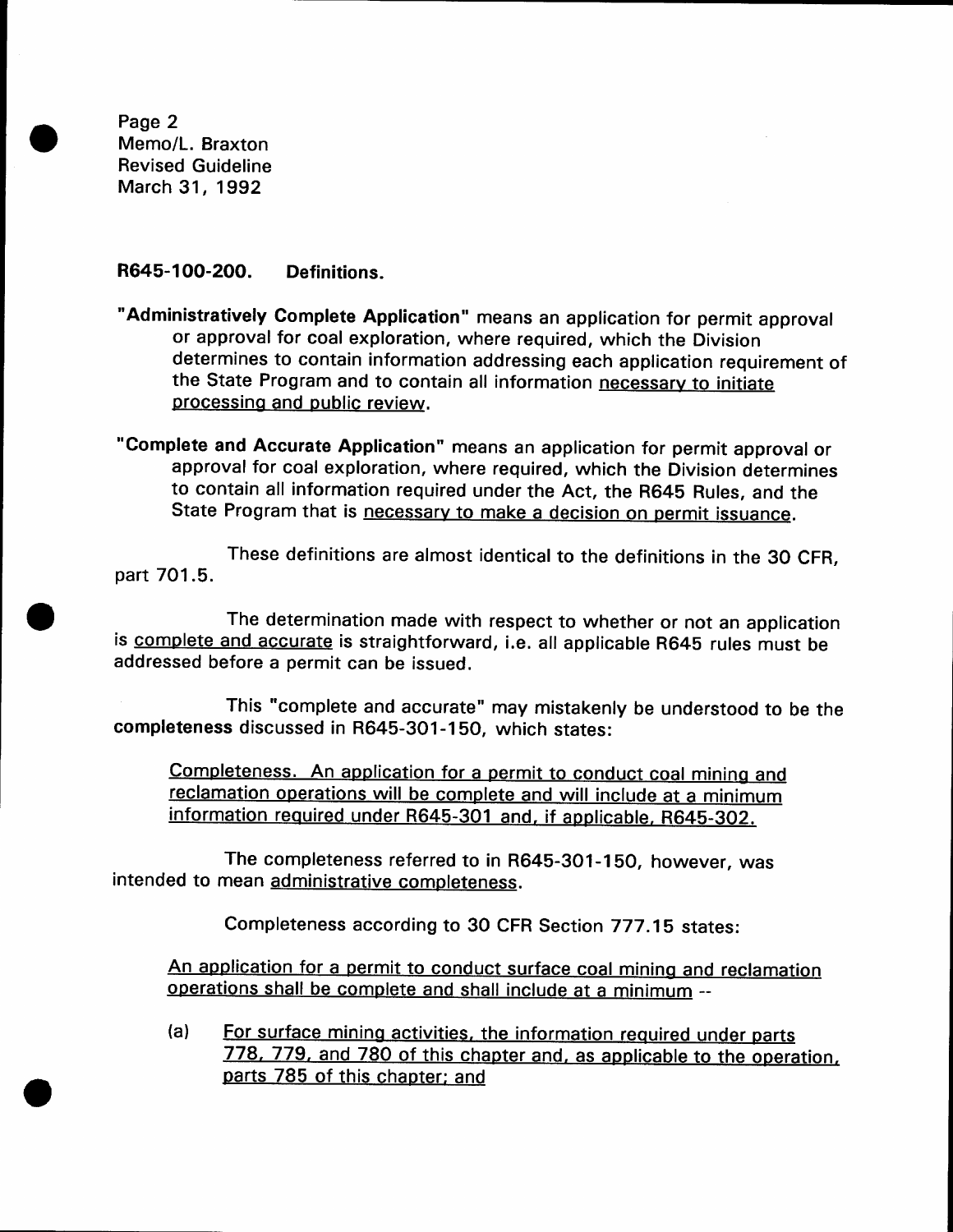Page 3 Memo/L. Braxton Revised Guideline March 31, 1992

> (blFor underground mining activities, the information required under parts 778, 783, and 784 of this chapter, and, as applicable to the operation, part 785 of this chapter.

It may well be worth considering a program amendment to change the completeness (R645-3O1-150) rule. The completeness rule in the current regulations could be revised to state:

Completeness. An application for a permit to conduct coal mining and reclamation operations will be administratively complete when the requirements of R645-301, and if applicable, R645-302 have been minimally addressed.

There is subjectivity involved in the determination of an administratively complete application. Generally, the determining factor in deeming an application administratively complete is whether all required baseline information is present, and whether enough information is present to conduct a technical review, i.e. maps, locations, narratives, descriptions and designs of the mining and reclamation plan. This does not mean that all of the technical information is adequate, because that is the purpose of the technical review. However, there must be enough information included to initiate a technical review.

It is also important to note that when an application is determined administratively complete, that complete application is then available for public comment. Therefore, it is necessary that the application gives a clear picture of what is being proposed so that the public can understand the issues involved and the effects of the proposal.

The following checklist may help the reviewer in making the Administrative Completeness Determination.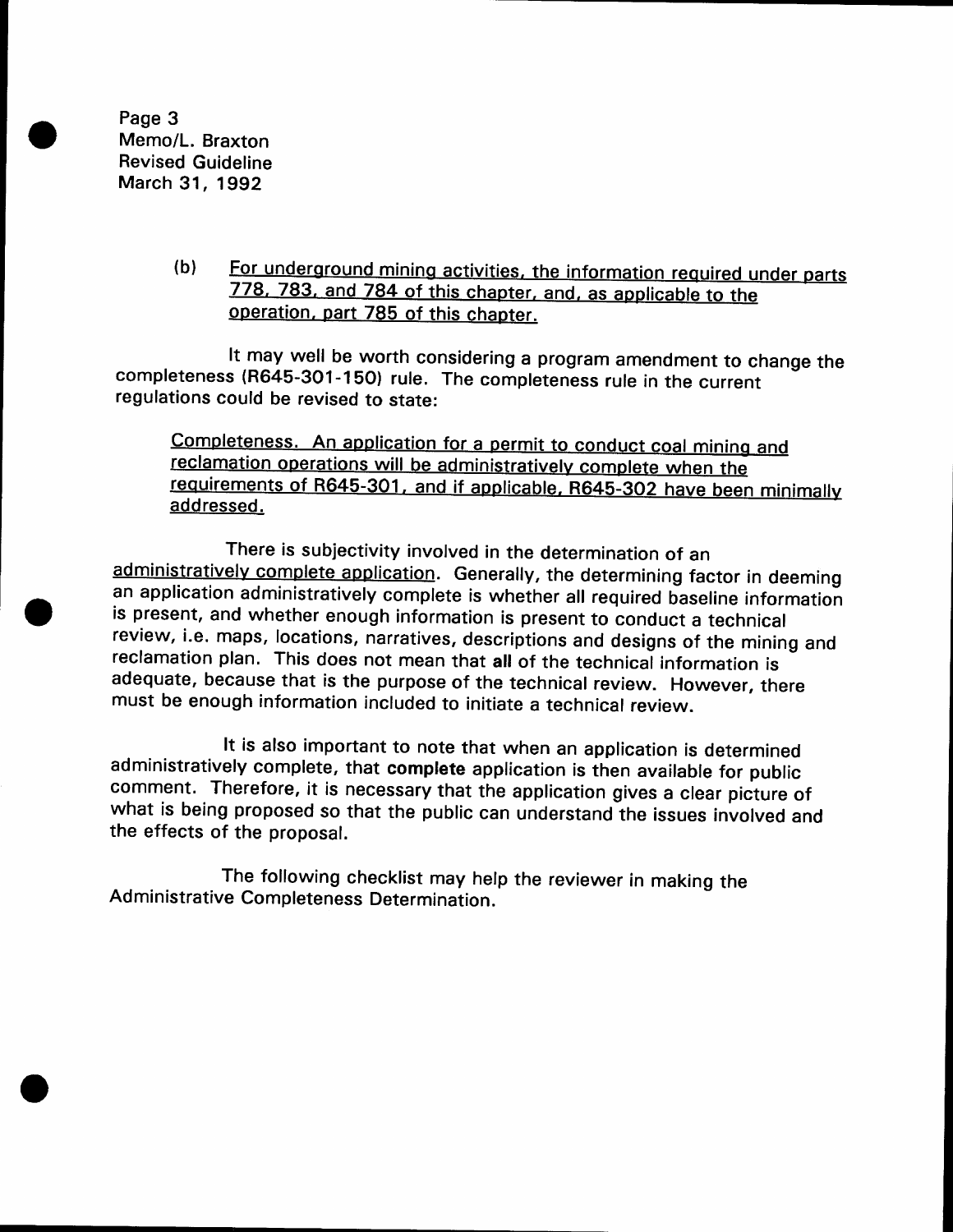Page 4 Memo/L. Braxton Revised Guideline March 31, 1992

# ADMINISTRATIVE COMPLETENESS REVIEW

|                     | 301-112 Identification of Interests                                                                                                                                                                                                                              |
|---------------------|------------------------------------------------------------------------------------------------------------------------------------------------------------------------------------------------------------------------------------------------------------------|
|                     | 100 Applicants business structure                                                                                                                                                                                                                                |
|                     | 210 Name, address, and phone of applicant                                                                                                                                                                                                                        |
|                     | 220 Name address and phone of resident agent                                                                                                                                                                                                                     |
|                     | 230 Name address and phone of person paying AML fees                                                                                                                                                                                                             |
|                     | 300 Corporate Structure and Ownership                                                                                                                                                                                                                            |
|                     | 400 Identification of other mining operations in the US                                                                                                                                                                                                          |
|                     | 500 Surface and Mineral Ownership                                                                                                                                                                                                                                |
|                     | 600 Ownership contiguous to permit                                                                                                                                                                                                                               |
|                     | 700 MSHA numbers                                                                                                                                                                                                                                                 |
|                     | 800 Interest in contiguous lands                                                                                                                                                                                                                                 |
|                     | 301-113 Violation Information                                                                                                                                                                                                                                    |
|                     | 100 Suspension or revocation info                                                                                                                                                                                                                                |
|                     | 300 List of violations for previous 3 years                                                                                                                                                                                                                      |
|                     | 301-114 Right-of Entry                                                                                                                                                                                                                                           |
|                     | 301-115 Status of Unsuitability Claims                                                                                                                                                                                                                           |
| 301-116 Permit Term |                                                                                                                                                                                                                                                                  |
| 301-117 Insurance   |                                                                                                                                                                                                                                                                  |
|                     | Proof of Publication                                                                                                                                                                                                                                             |
|                     | Facilities and Structures used in common                                                                                                                                                                                                                         |
| 301-118 Filing Fee  |                                                                                                                                                                                                                                                                  |
|                     | 301-123 Notarized Signature of responsible official                                                                                                                                                                                                              |
|                     | 301-130 Information Collection: Technical Data Accompanied by Names of<br>Persons or Organizations that Collected and Analyzed the Data,<br>Dates of Collections and Analysis of the Data and Description of<br>the Methodology Used to Collect and Analyze Data |
|                     |                                                                                                                                                                                                                                                                  |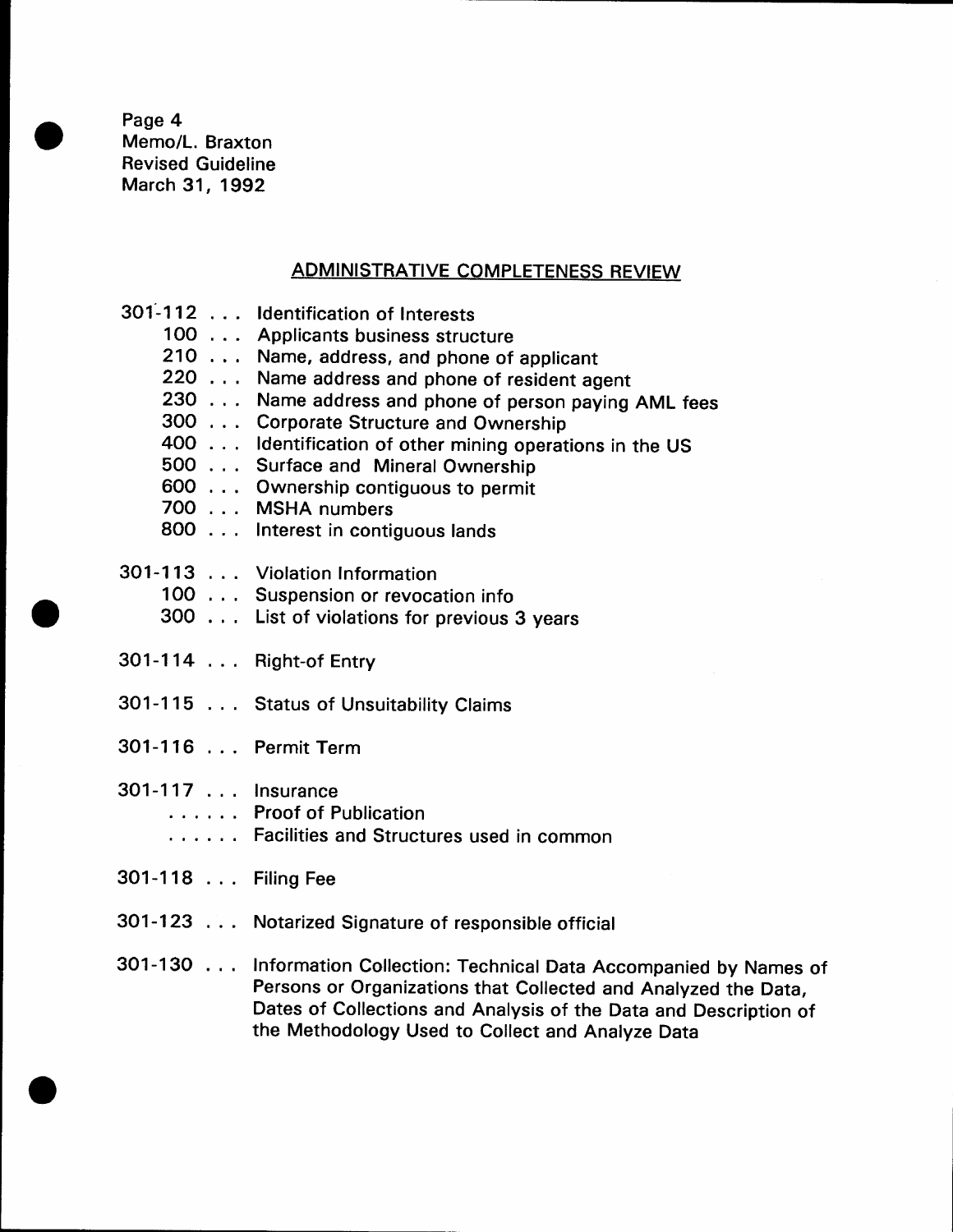Page 5 Memo/L. Braxton Revised Guideline March 31, 1992

| 301-200 Soils       |                                                                                                                              |
|---------------------|------------------------------------------------------------------------------------------------------------------------------|
|                     | 211 Description of premining soil resources                                                                                  |
|                     | 221 Prime Farmland Investigation                                                                                             |
|                     | 222 Soil Survey                                                                                                              |
|                     | 224 Substitute Topsoil info (when Proposed)                                                                                  |
|                     | 230 Operation plan for topsoil handling removal and storage                                                                  |
|                     | 240 Reclamation Plan for soil redistribution, stabilization                                                                  |
| 301-300 Biology     |                                                                                                                              |
|                     | 320 Vegetation information                                                                                                   |
|                     | 322 Fish and wildlife information                                                                                            |
|                     | 323 Maps or photos of vegetation, fish or wildlife areas                                                                     |
|                     | 330 Operation plan for veg., fish, wildlife protection                                                                       |
|                     | 341 Reclamation plan for revegetation                                                                                        |
|                     | 342 Fish and Wildlife plan for reclamation phase                                                                             |
|                     | 301-400 Land Use and Air Quality                                                                                             |
|                     | 411 Pre-Mining land use information (Includes cultural resources)                                                            |
|                     | 412 Post-Mining land use information                                                                                         |
| 301-500 Engineering |                                                                                                                              |
| 510 and             |                                                                                                                              |
|                     | 520 General Description of Operation Plan with maps, locations, cross<br>sections, narrative, descriptions, and calculations |
|                     | 522 Coal Recovery description                                                                                                |
|                     | 523 Mining methods                                                                                                           |
|                     | 524 Blasting And Explosives plan                                                                                             |
|                     | 525 Subsidence Control Plan                                                                                                  |
|                     | 526 Mine facilities description (narrative, plans and maps) including<br>existing structures and support facilities          |
|                     | 527 Transportation facilities including plans and maps                                                                       |
|                     | 528 Coal mine waste plans (description and design)                                                                           |
|                     | 529 Management of mine openings (design)                                                                                     |
|                     | 531 General plans for structures                                                                                             |
|                     | 532 Sediment control                                                                                                         |
|                     | 533 Impoundments                                                                                                             |
|                     | 534 Roads (Plans, drawings, designs and specifications)                                                                      |
| 535  Spoil          |                                                                                                                              |
|                     | 536 Coal mine waste                                                                                                          |
|                     |                                                                                                                              |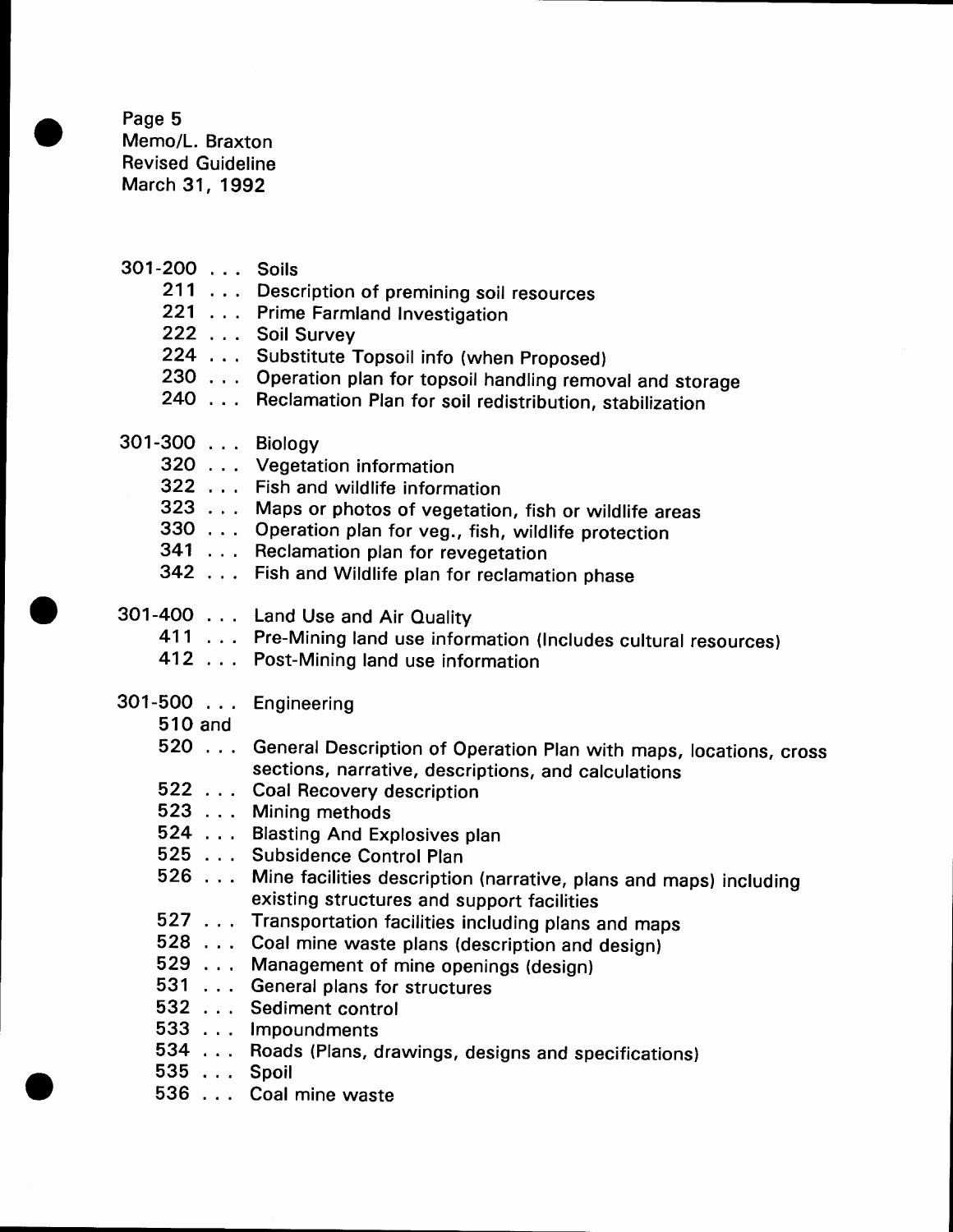Page 6 Memo/L. Braxton Revised Guideline March 31, 1992

537 . Regraded slopes 540, 541 , and 542 . . . Reclamation narrative, maps and plans **EXECT FREE CONTROLLER IN ADAPTATION**<br>551 ... Casing and Sealing of Underground Openings **553** . . . Backfilling and Grading description 301-600 . , . Geology 621 . Description of geology in permit and adjacent area Example 2006 plants of goodgy in permit and adjected... ed the college of coordinal maps and sealing holes 301-700 . Hydrology 721 . . . Description of hydrologic resources for permit and adjacent area The contract of the subsets of subsurface water, surface<br>722 ... Cross section and maps of subsurface water, surface 723 , . Sampling and Analysis 724 Baseline information for ground water, surface water, geology, 728 . , PHC determination 730 . . . General operation plan for minimizing disturbance to the hydrologic 731 . . . Ground and Surface Water Protection 732 . Ground and Surface Water Monitoring 740 . . . Plans and designs for the operation and reclamation plan Sediment ...... Siltation Structures .... Sediment ponds ...... Other treatment facilities .... Road drainage .... Impoundments ...... Discharge structures ...... Coal mine waste water,monitoring stations, wells climatological and supplemental, if needed balance and compliance with the clean water Act Control Measures ...... Diversions ...... Disposal of excess spoil ...... Disposal of noncoal mine waste ...... Casing and sealing of wells